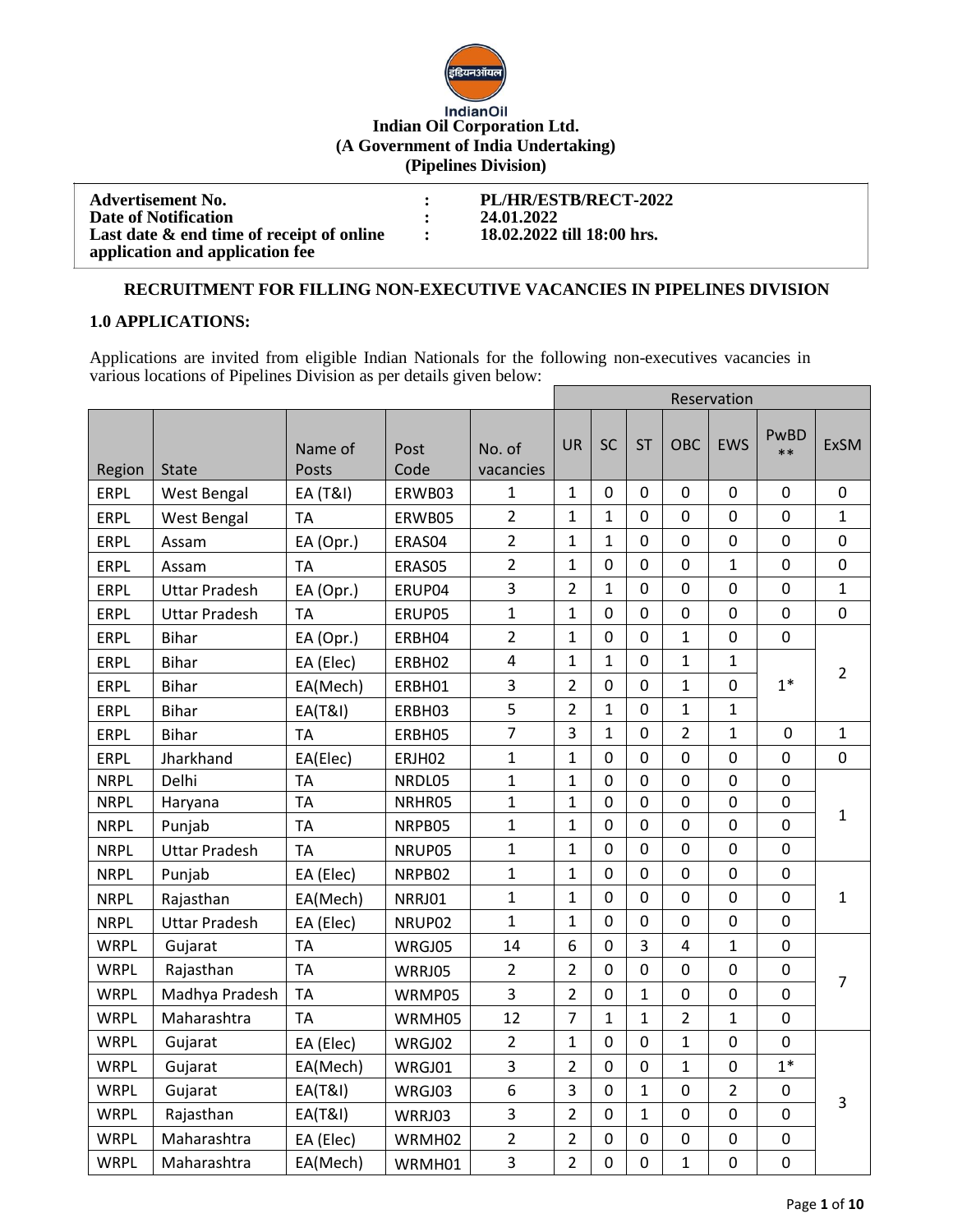| <b>WRPL</b>  | Maharashtra    | <b>EA(T&amp;I)</b>  | WRMH03             | 3              | $\overline{2}$ | 0            | 0            | $\mathbf{1}$   | 0            | 0            |   |
|--------------|----------------|---------------------|--------------------|----------------|----------------|--------------|--------------|----------------|--------------|--------------|---|
| <b>SRPL</b>  | Tamil Nadu     | ТA                  | SRTN05             | 5              | 2              | 1            | 0            | 1              | 1            | 0            |   |
| <b>SRPL</b>  | Andhra Pradesh | <b>TA</b>           | SRAP05             | 1              | 1              | $\mathbf{0}$ | 0            | 0              | $\mathbf{0}$ | $\Omega$     |   |
| <b>SRPL</b>  | Tamil Nadu     | EA (Elec)           | SRTN02             | 1              | $\mathbf{0}$   | $\mathbf{1}$ | 0            | 0              | 0            | $\Omega$     | 0 |
| <b>SRPL</b>  | Tamil Nadu     | <b>EA(T&amp;I)</b>  | SRTN03             | 1              | 1              | $\Omega$     | $\Omega$     | 0              | $\mathbf{0}$ | 0            | 0 |
| <b>SERPL</b> | Odisha         | ТA                  | SEOD05             | 9              | 4              | 1            | 2            | 1              | 1            | 0            |   |
| <b>SERPL</b> | Chhattisgarh   | ТA                  | SECH <sub>05</sub> | $\mathfrak{p}$ | 1              | $\mathbf{0}$ | 1            | 0              | 0            | $\mathbf{0}$ | 6 |
| <b>SERPL</b> | Andhra Pradesh | <b>TA</b>           | SEAP05             | 15             | 8              | 2            | 1            | 3              | 1            | $\mathbf{0}$ |   |
| <b>SERPL</b> | Odisha         | EA (Mech)           | SEOD01             | 2              | 1              | $\mathbf{0}$ | 1            | 0              | 0            | 0            |   |
| <b>SERPL</b> | Odisha         | <b>EA (T&amp;I)</b> | SEOD03             | $\mathbf{1}$   | $\mathbf{0}$   | 0            | 0            | 0              | 1            | 0            |   |
| <b>SERPL</b> | Chhattisgarh   | EA (T&I)            | SECH03             | $\overline{2}$ | 1              | $\Omega$     | $\mathbf{1}$ | 0              | 0            | $\Omega$     |   |
| <b>SERPL</b> | Andhra Pradesh | EA (Elec)           | SEAP02             | 1              | 1              | $\Omega$     | $\Omega$     | $\Omega$       | $\mathbf{0}$ | $\Omega$     |   |
| <b>SERPL</b> | Andhra Pradesh | EA (Mech)           | SEAP01             | 1              | $\mathbf{0}$   | 1            | 0            | 0              | 0            | $\Omega$     |   |
| <b>SERPL</b> | Andhra Pradesh | EA (T&I)            | SEAP03             | 3              | 1              | 0            | 0            | $\mathfrak{p}$ | 0            | $\mathbf{0}$ |   |

*\* - Post reserved for PwBD candidate with disability of Leprosy Cured, Dwarfism and Acid Victims*

*\*\*- Reservation of ex-servicemen & PwBD is horizontal reservation i.e reservation out of the vertical reservation of UR/SC/ST/OBC& EWS*

*Only the vacancies of Engineering Assistant (Mech) at SERPL Paradip and WRPL Mundra and Engineering Assistant (Elec) at WRPL Viramgam and EA(T&I), Vadinar are also suitable for Persons with Benchmark disabilities (PwBD) as detailed below:*

*(i) Leprosy cured, Dwarfism, Acid Attack victims*

*(ii) Multiple disabilities from amongst above (i)*

*PwBD candidates competing for above mentioned unreserved posts (Engineering Assistant (Mech) at SERPL Paradip and WRPL Mundra and Engineering Assistant (Elec) at WRPL Viramgam and EA(T&I), Vadinar) shall be considered without relaxed standards along with other general (except age relaxation).*

*Note: Section 2(r) of The Rights of Persons with Disabilities Act 2016 defines persons with benchmark Disabilities as a person, duly certified by the certifying authority, with not less than 40% of a specified disability.*

# **2.0 AGE LIMIT:**

Candidate should not be less than 18 years of age and should not be more than 26 years of age as on **24.01.2022**. For age relaxation, refer point No. 7.0 (Concessions & Relaxations).

## **3.0 ESSENTIAL EDUCATIONAL QUALIFICATION:**

| <b>SI</b> | Name of Post & Salary        | <b>Qualification requirement</b>                                                                           |  |  |  |  |  |
|-----------|------------------------------|------------------------------------------------------------------------------------------------------------|--|--|--|--|--|
|           | Grade                        |                                                                                                            |  |  |  |  |  |
| 1         | <b>Engineering Assistant</b> | Three years full time Diploma (or two years through lateral entry after ITI of                             |  |  |  |  |  |
|           | (Mechanical)                 | minimum one year duration) in any of the following disciplines of Engineering                              |  |  |  |  |  |
|           | <b>Grade-IV</b>              | from a Govt. recognized Institute:                                                                         |  |  |  |  |  |
|           |                              | 1. Mechanical Engineering                                                                                  |  |  |  |  |  |
|           |                              | 2. Automobile Engineering                                                                                  |  |  |  |  |  |
|           |                              |                                                                                                            |  |  |  |  |  |
|           |                              | Minimum percentage of marks: 55% marks (Pass marks for SC/ST candidates                                    |  |  |  |  |  |
|           |                              | for the posts reserved for them).                                                                          |  |  |  |  |  |
| 2         | <b>Engineering Assistant</b> | Three years full time Diploma (or two years through lateral entry after ITI of                             |  |  |  |  |  |
|           | (Electrical)                 | minimum one year duration) in any of the following disciplines of Engineering                              |  |  |  |  |  |
|           | <b>Grade-IV</b>              | from a Govt. recognized Institute:                                                                         |  |  |  |  |  |
|           |                              | 1. Electrical Engineering                                                                                  |  |  |  |  |  |
|           |                              | 2. Electrical & Electronics Engineering                                                                    |  |  |  |  |  |
|           |                              |                                                                                                            |  |  |  |  |  |
|           |                              | <b>Minimum percentage of marks: 55% marks (Pass marks for SC/ST candidates)</b>                            |  |  |  |  |  |
|           |                              | for the posts reserved for them).                                                                          |  |  |  |  |  |
| 3         |                              | Engineering Assistant (T&I) Three years full time Diploma (or two years through lateral entry after ITI of |  |  |  |  |  |
|           | <b>Grade-IV</b>              | minimum one year duration) in any of the following disciplines of Engineering                              |  |  |  |  |  |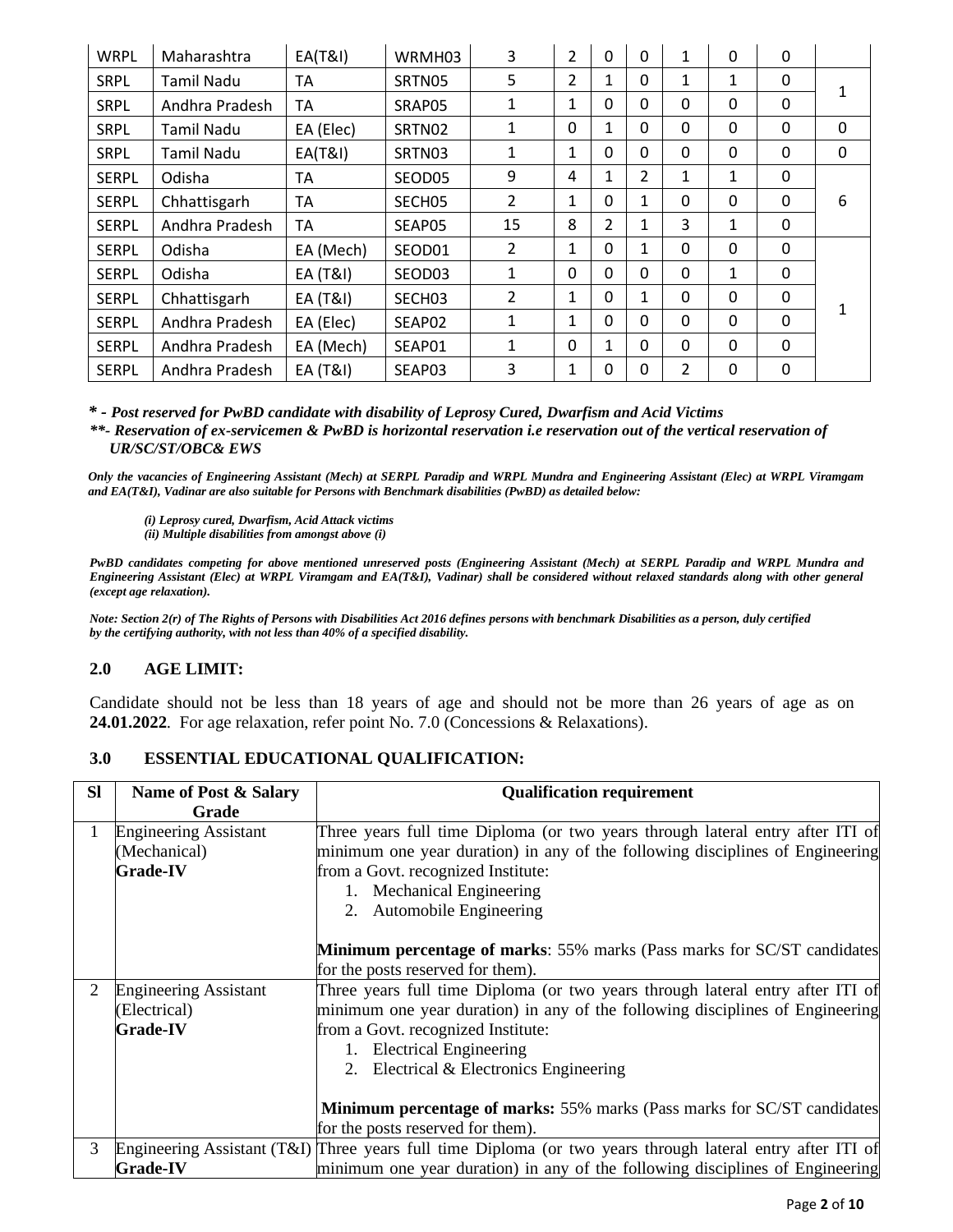|                |                              | from a Govt. recognized Institute:                                                 |  |  |  |  |  |
|----------------|------------------------------|------------------------------------------------------------------------------------|--|--|--|--|--|
|                |                              | 1. Electronics & Communication Engineering                                         |  |  |  |  |  |
|                |                              | 2. Electronics & Telecommunication Engineering                                     |  |  |  |  |  |
|                |                              | 3. Electronics & Radio Communication Engineering                                   |  |  |  |  |  |
|                |                              | 4. Instrumentation & Control Engineering                                           |  |  |  |  |  |
|                |                              | 5. Instrumentation & Process Control Engineering                                   |  |  |  |  |  |
|                |                              | 6. Electronics Engineering                                                         |  |  |  |  |  |
|                |                              | Minimum percentage of marks: 55% marks (Pass marks for SC/ST candidates            |  |  |  |  |  |
|                |                              | for the posts reserved for them)                                                   |  |  |  |  |  |
| $\overline{4}$ | <b>Engineering Assistant</b> | Three years full time Diploma (or two years through lateral entry after ITI of     |  |  |  |  |  |
|                | (Operations)                 | minimum one year duration) in any of the following disciplines of Engineering      |  |  |  |  |  |
|                | <b>Grade-IV</b>              | from a Govt. recognized Institute:                                                 |  |  |  |  |  |
|                |                              | 1. Chemical Engineering                                                            |  |  |  |  |  |
|                |                              | 2. Mechanical Engineering                                                          |  |  |  |  |  |
|                |                              | 3. Automobile Engineering                                                          |  |  |  |  |  |
|                |                              | 4. Electrical Engineering                                                          |  |  |  |  |  |
|                |                              | 5. Electrical & Electronics Engineering                                            |  |  |  |  |  |
|                |                              | 6. Electronics & Communication Engineering                                         |  |  |  |  |  |
|                |                              | 7. Electronics & Telecommunication Engineering                                     |  |  |  |  |  |
|                |                              | 8. Electronics & Radio Communication Engineering                                   |  |  |  |  |  |
|                |                              | 9. Instrumentation & Control Engineering                                           |  |  |  |  |  |
|                |                              | 10. Instrumentation & Process Control Engineering                                  |  |  |  |  |  |
|                |                              | 11. Electronics Engineering                                                        |  |  |  |  |  |
|                |                              |                                                                                    |  |  |  |  |  |
|                |                              | Minimum percentage of marks: 55% marks (Pass marks for SC/ST candidates            |  |  |  |  |  |
|                |                              | for the posts reserved for them)                                                   |  |  |  |  |  |
| 5              | <b>Technical Attendant-1</b> | Matric / 10th pass and ITI pass from a Govt. recognized Institute in the specified |  |  |  |  |  |
|                | <b>Grade-I</b>               | ITI Trades and duration as mentioned below* from a Govt. recognized                |  |  |  |  |  |
|                |                              | Institute/Board.                                                                   |  |  |  |  |  |
|                |                              | Candidates should possess Trade Certificate / National Trade Certificate (NTC)     |  |  |  |  |  |
|                |                              | <i>issued by SCVT/NCVT.</i>                                                        |  |  |  |  |  |

# **\*ITI Trades & minimum duration of course**

For the posts of Technical Attendant in Salary Grade-I, candidate should possess Matric/10<sup>th</sup> pass certificate and final ITI marks sheet indicating marks of all semesters/years and Trade Certificate/ National Trade Certificate issued by SCVT/NCVT in any of the following Trades with minimum duration as mentioned in years:

| <b>Sl</b> | <b>ITI Trade</b>                           | Minimum duration of course (in years) |
|-----------|--------------------------------------------|---------------------------------------|
|           | Electrician                                |                                       |
| 2         | <b>Electronic Mechanic</b>                 |                                       |
| 3         | Fitter                                     | $\overline{2}$                        |
| 4         | <b>Instrument Mechanic</b>                 | $\overline{2}$                        |
| 5         | Instrument Mechanic (Chemical Plant)       | $\overline{2}$                        |
| 6         | Machinist/ Machinist (Grinder)             | $\overline{2}$                        |
| 7         | Mechanic-cum-Operator Electronics          | $\overline{2}$                        |
|           | <b>Communication System</b>                |                                       |
| 8         | Turner                                     | $\overline{2}$                        |
| 9         | Wiremen                                    | $\overline{2}$                        |
| 10        | Draughtsman (Mechanical)                   | $\overline{2}$                        |
| 11        | Mechanic Industrial Electronics            | 2                                     |
| 12        | Information Technology & ESM               | $\overline{2}$                        |
| 13        | Mechanic (Refrigeration & Air Conditioner) |                                       |
| 14        | Mechanic (Diesel)                          |                                       |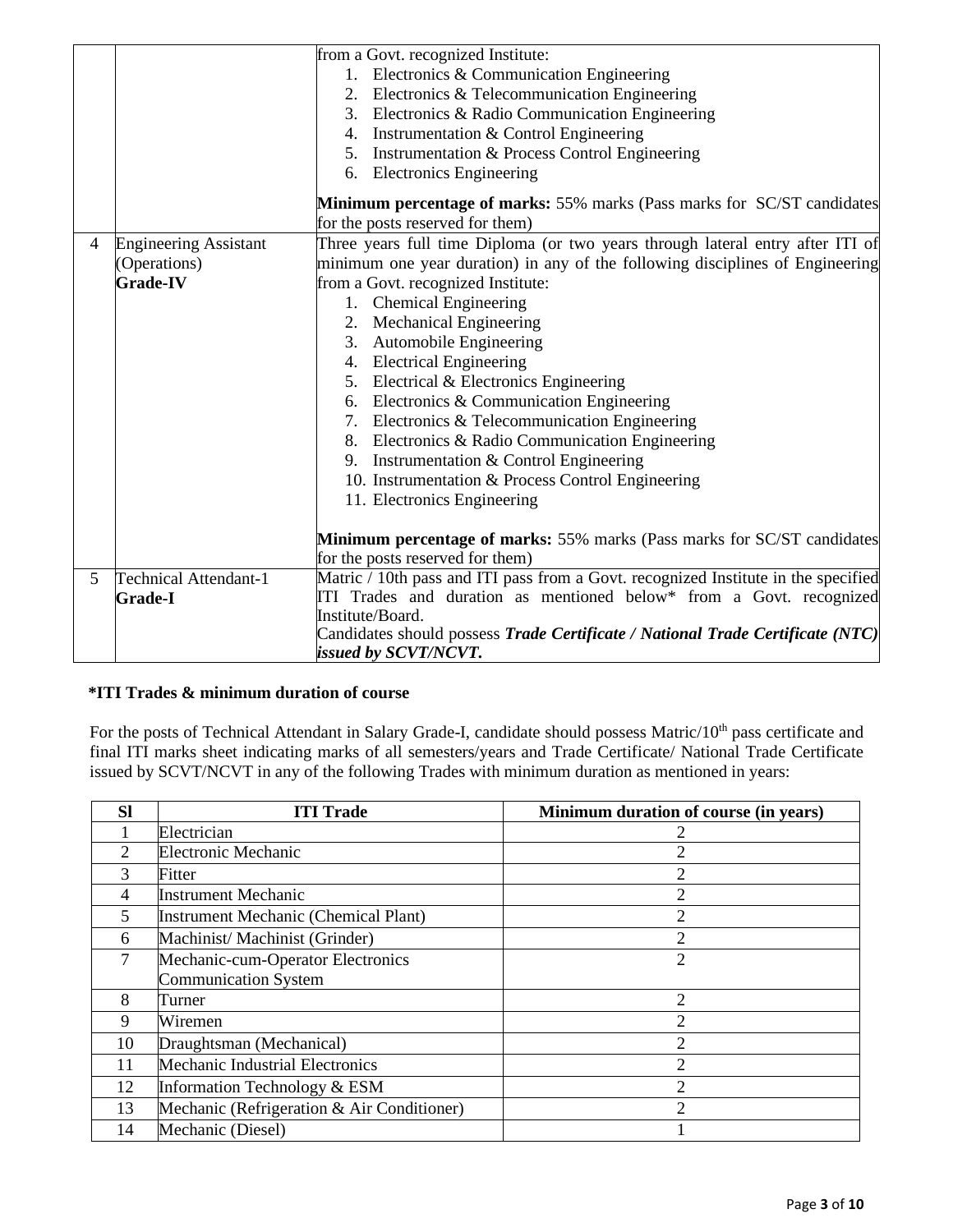*Note: Candidates having professional/higher qualification such as Degree in Engineering/MBA & its equivalent/PGDM/MCA/LLB/CA/ICWA/Masters in Social Work/Degree in Journalism/MBBS etc. and any other Graduate and above professional qualification, shall not be eligible to apply for the above advertised posts. Refer Point no. 13.0 4a and 4b below for details.*

## **4.0 PAY & PERKS:**

- 1) Salary Grade for the post of Engineering Assistant (Mechanical), Engineering Assistant (Electrical), Engineering Assistant (T&I) and Engineering Assistant (Operations) shall be Grade IV in the Pay Scale of Rs. 25000-105000.
- 2) Salary Grade for the post of Technical Attendant-I shall be Grade I in the Pay Scale of Rs.23000-78000.
- 3) Basic Pay, D.A., HRA and such other benefits shall be admissible as per the rules of the Corporation.

## **5.0 CUT OFF DATE :**

The cut-off date for age, qualification etc. shall be reckoned as on **24.01.2022.**

### **6.0 APPLICATION FEE:**

- 1) Candidates belonging to General, OBC and EWS categories are required to remit Rs.100/- as application fee. SC/ST/PwBD candidates are exempted from payment of Application Fee.
- 2) The fee is to be paid through online mode only through SBI collect as indicated in Pipelines Recruitment portal. No other mode of fee payment would be acceptable.
- 3) The Bank Charges/transaction fee/service tax etc., as applicable, while making fee, is to be borne by the candidate.
- 4) Fees, once paid, will not be refunded under any circumstances.
- 5) Candidate has to ensure that the online payment of application fee has been made successfully which can be checked from payment history tab in SBI collect portal after making payment. IOCL shall not be responsible for any unsuccessful payments.
- 6) The candidate has to carefully enter the same Registration Number (received after Part-1 Registration in the online Recruitment Portal), Name, Date of Birth, Mobile Number and e-mail id while making the online payment in SBI Collect, to ensure correct linking of the application fee paid, with the registration number.
- 7) Application of candidates for whom the online payment of application fee is not received by IOCL by the last date of receipt of applications, shall not be considered for selection process.

# **7.0 CONCESSIONS & RELAXATIONS :**

- 1) Minimum age requirement is 18 years and upper age limit is 26 years as on **24.01.2022**.
- 2) Upper age relaxation of 5 years to SC/ST candidates and 3 years to OBC (Non-creamy layer) candidates shall be available **for the posts reserved for them only**, as per Govt. Of India guidelines.
- 3) Age relaxation to Ex-servicemen candidates (ExSM) would be provided as per rules.
- 4) Upper age relaxation of 10 years for PwBD candidates in the specified disabilities. 13 years for PwBD-OBC (Non creamy layer) and 15 years for PwBD-SC/ST category candidates
- 5) SC/ST/PwBD candidates are exempted from payment of application fee irrespective of the posts reserved for them or not.
- 6) Only pass marks are required in prescribed induction level qualification for SC/ST candidates against reserved posts.
- 7) Relaxation of 10% in the minimum qualifying marks in Written Test for SC/ST/PwBD and exservicemen candidates would be provided against reserved posts.
- 8) Outstation SC/ST/PwBD candidates appearing for written test will be reimbursed single second class railway fare from the nearest railway station of the mailing address to the place of test and back by the shortest route on production of ticket and proof of caste certificate, provided the distance is not less than 30 KMs. The reimbursement will be made through banking mode only and hence the candidate needs to inform the bank account number along with the IFSC code of the concerned branch at the time of filling of online application.
- 9) 20 minutes per hour of extra compensatory time in Written Test shall be given to PwBD candidates for posts reserved for them.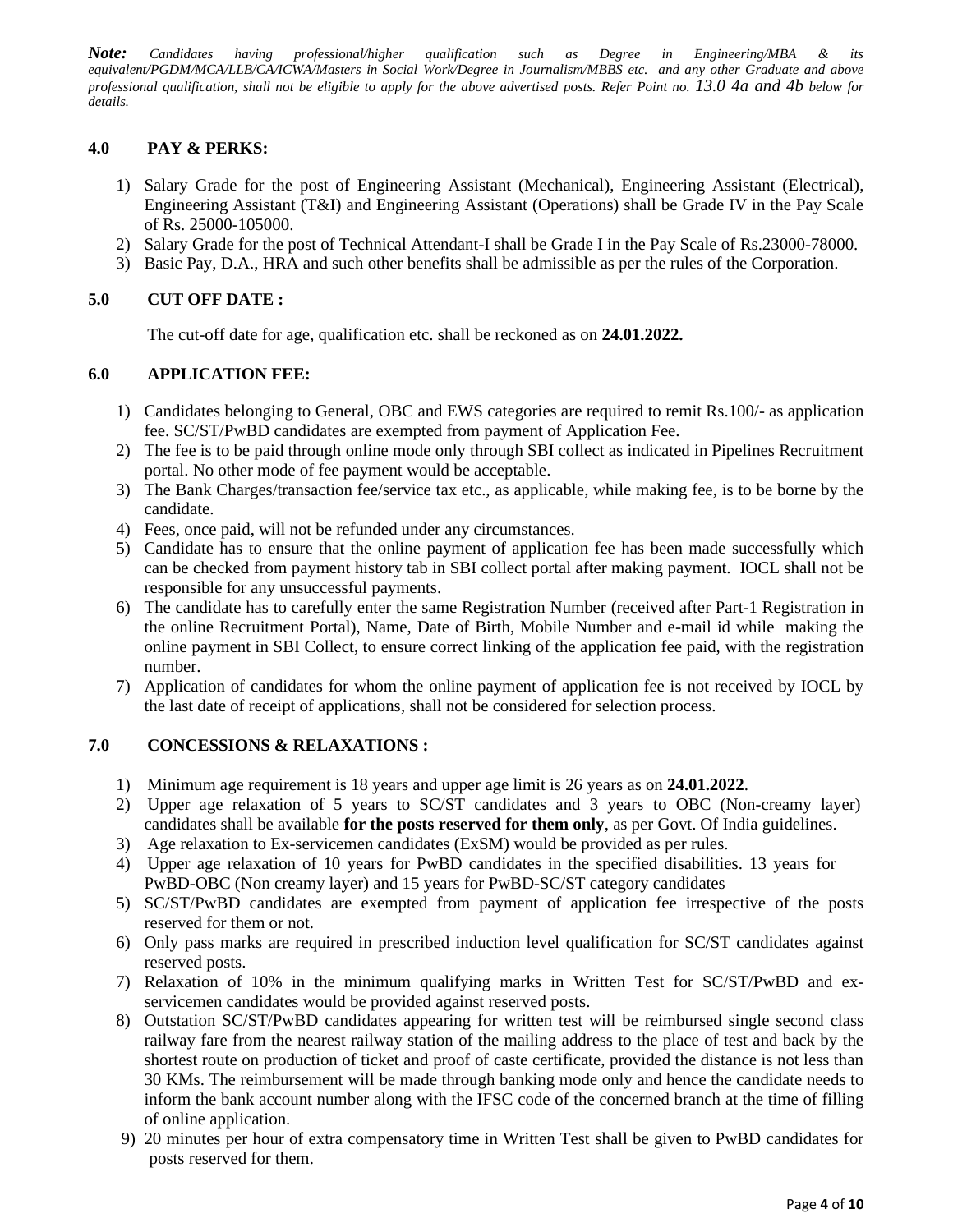*Note: SC/ST/OBC candidates applying against un-reserved posts shall be considered against general standards of merit and no relaxation in age, qualification cut-off marks, cut-off marks prescribed in various selection process of above posts etc shall be extended to them.*

## **8.0 SELECTION METHODOLOGY:**

- 1) Selection process shall consist of Written Test and Skill/Proficiency/Physical Test (SPPT).
- 2) Skill/Proficiency/Physical Test (SPPT) shall be qualifying in nature only.
- 3) Final merit list shall be prepared based on the marks secured in Written Test of only those candidates who are considered FIT in SPPT.
- 4) Candidate has to secure a minimum of 40% marks in Written Test to qualify for SPPT. For SC/ST/EXSM/PwBD candidates, minimum qualifying marks shall be 30% (after providing 10 % relaxation) against the reserved posts only.
- 5) Candidates, who secure minimum qualifying marks in the Written Test, shall be shortlisted for Skill/Proficiency/Physical Test (SPPT) in the ratio of 1:5 i.e. first 5 candidates with the highest score in written test shall be called for SPPT for one vacancy.
- 6) If there is a tie of scores in written test marks, then all candidates with the same score shall be short-listed for SPPT.
- 7) In case where number of candidates who qualify in Written Test are less than the required ratio, all the candidates who have scored minimum qualifying marks in Written Test will be shortlisted for SPPT.
- 8) The documents shall be checked for only those candidates who qualify in the Written Test and are shortlisted for SPPT, on the day of SPPT. Only those candidates shall be allowed to appear in SPPT whose documents are found in order.
- 9) If all shortlisted candidates are found ineligible before the SPPT stage on account of not meeting the eligibility criteria of qualification, age etc., then next 5 candidates who have qualified in the Written Exam in the order of merit, shall be called for the SPPT, as available. If less than 5 qualified candidates are available, then as many available shall be called for SPPT. If there is a tie of score for the 5th ranked person, then all such qualified candidates shall be called who are tied on that score, even if it exceeds the number of candidates from 5.
- 10) If after the SPPT all candidates who have appeared in the SPPT are found to be UNFIT, then the next 5 candidates as available, who have qualified in the written Test as per the order of merit, shall be called for the SPPT to fill up the post. If less than 5 qualified candidates are available, then as many available shall be called for SPPT. If there is a tie of score for the  $5<sup>th</sup>$  rank position, then all such qualified candidates shall be called who are tied on that score, even if it exceeds the number of candidates from 5.
- 11) If only one candidate qualifies in the SPPT and he/she does not join after issuance of offer of appointment, then next 5 candidates as available who qualified in the Written Test as per the order of merit, shall be called for SPPT to fill up the post. If less than 5 qualified candidates are available, then as many available shall be called for SPPT. If there is a tie of score for the  $5<sup>th</sup>$  position, then all such qualified candidates shall be called who are tied on that score, even if it exceeds the number of candidates from 5.

# **9.0 WRITTEN TEST MODALITY:**

- 1) Written Test shall be held tentatively on **27.03.2022**(Sunday).
- 2) Written Test shall be of Objective Type Multiple Choice Questions (MCQ's) consisting of 4 options with one correct option. Candidate has to choose the correct option.
- 3) There shall be 100 questions in the Written Test and total marks shall be 100. Each correct answer shall carry 1 mark.
- 4) For the post of Engineering Assistants, out of 100 objective type questions, 75 questions shall be from the concerned engineering discipline of Diploma level and 25 questions on General Aptitude and Reasoning, General English, Numerical Aptitude and General Knowledge etc.
- 5) For the post of Technical Attendants, out of 100 objective type questions, 75 questions shall be on Technical discipline from General Science and on basic ITI trades like Motor Mechanic, Electrical, and Fitter etc. The remaining 25 questions will be asked on General Aptitude and Reasoning, General English, Numerical Aptitude and General Knowledge.
- 6) There shall be no negative marking for wrong answers.
- 7) Duration of Written Test shall be of 90 minutes.
- 8) Duration of Written Test for PwBD candidates for posts reserved for them shall be of 120 minutes. (including extra Compensatory Time)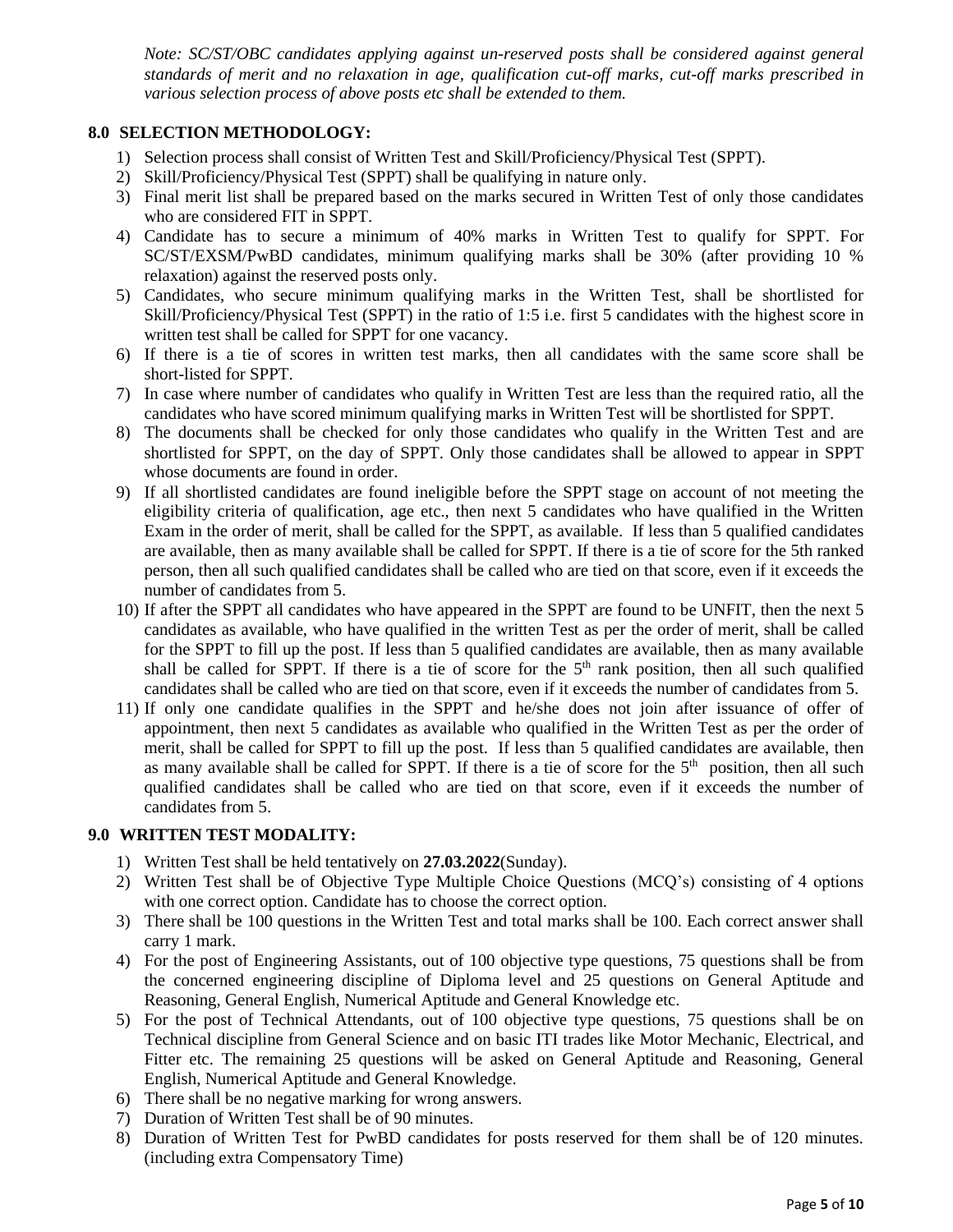# **10.0 SKILL/PROFICENCY/PHYSICAL TEST (SPPT) MODALITY**

- 1) In SPPT, the technical skill/proficiency /physical ability to handle/operate the tools / equipments of the respective engineering discipline of the shortlisted candidates shall be assessed.
- 2) Final Merit List shall be prepared based on *Written Test marks only* of those candidates who are declared FIT in SPPT.
- 3) In the final merit list for selection, if written test marks of more than one candidate is same, then the candidate older in age shall be given preference in the merit list. In case if the age is also identical, then the candidate with the higher percentage of marks in the induction level qualification shall be preferred.

# **11.0 DISABILITY CERTIFICATE**

- 1) Persons with benchmark Disabilities having only those disabilities as mentioned in the table in the second page of this notification with minimum 40% disability, shall be considered as a PwBD candidate for this recruitment process as per the Rights of Persons with Disabilities Act 2016, for the posts reserved for them and the applicable relaxations/concessions shall be available to them.
- 2) The certificate of disability should be in terms of Rule 18(1) & 20 of the Rights of Persons with Disabilities Rules, 2017 in the prescribed format (Form V/Form VI/Form VII). Disability certificate format is available at portal <https://plapps.indianoil.in/> under Downloads section.
- 3) Disability certificate of only those candidates who are short-listed for SPPT from Written Test, shall be checked at the time of document verification and only those candidate whose disability certificate is found in order, along with other documents, shall be considered for appearing in SPPT.

## **12.0 PRE-EMPLOYMENT MEDICAL FITNESS**

- 1) Appointment of selected candidates is subject to his/her being declared medically fit as per the requirement of the Corporation.
- 2) The PwBD candidates except for their specified category of handicap must be within the normal range of all other physical standards.
- 3) Finally selected candidates shall be allowed to join only after their submitting pre-employment medical fitness certificate and fulfilling other conditions mentioned in the offer of appointment.

Candidates are advised to ensure that they are Medically Fit as per IndianOil's Pre-Employment Medical Standard. Candidates are advised to go through the "Guidelines and Criteria for Physical Fitness for Pre employment Medical examination" before they commence the application process. The guidelines are available in the following link:

<https://plapps.indianoil.in/Plrecruitment/Performas/Pre-employment%20Medical%20Standards.pdf>

### **13.0 VERIFICATION OF DOCUMENTS**

- **1)** At the time of initial application through online portal, candidates are not required to submit any document with regard to their qualification, age, category etc. They shall be short-listed for appearing in Written Test purely based on the information furnished by them in online portal.
- **2)** Candidates are, therefore, advised to furnish the correct information about their qualification, age, category, including pursuing any higher qualification or are having any higher qualification.
- **3)** During document verification before the SPPT or at any stage of selection process, in case it is detected that a candidate does not fulfil the eligibility norms and/or that he/she has furnished any incorrect/doctored/false information/certificate/documents or has suppressed any material fact(s) or is unable to produce original documents or possesses higher qualification, his/her candidature will stand cancelled.
- **4)** The information furnished by the candidate in the online portal with regard to qualification, age, category etc. shall be cross-checked from the original documents of the candidates on the day of SPPT. Only those candidates, whose documents are found in order and who are meeting the prescribed eligibility criteria for the post, shall be allowed to appear in SPPT. Candidates possessing higher qualification other than the prescribed qualification for the post shall not be considered. The same has been elaborated at Point no. 14.0., 4a. and 4b below.
- **5)** The following original documents along with a self attested copies are required to be furnished at the time of SPPT: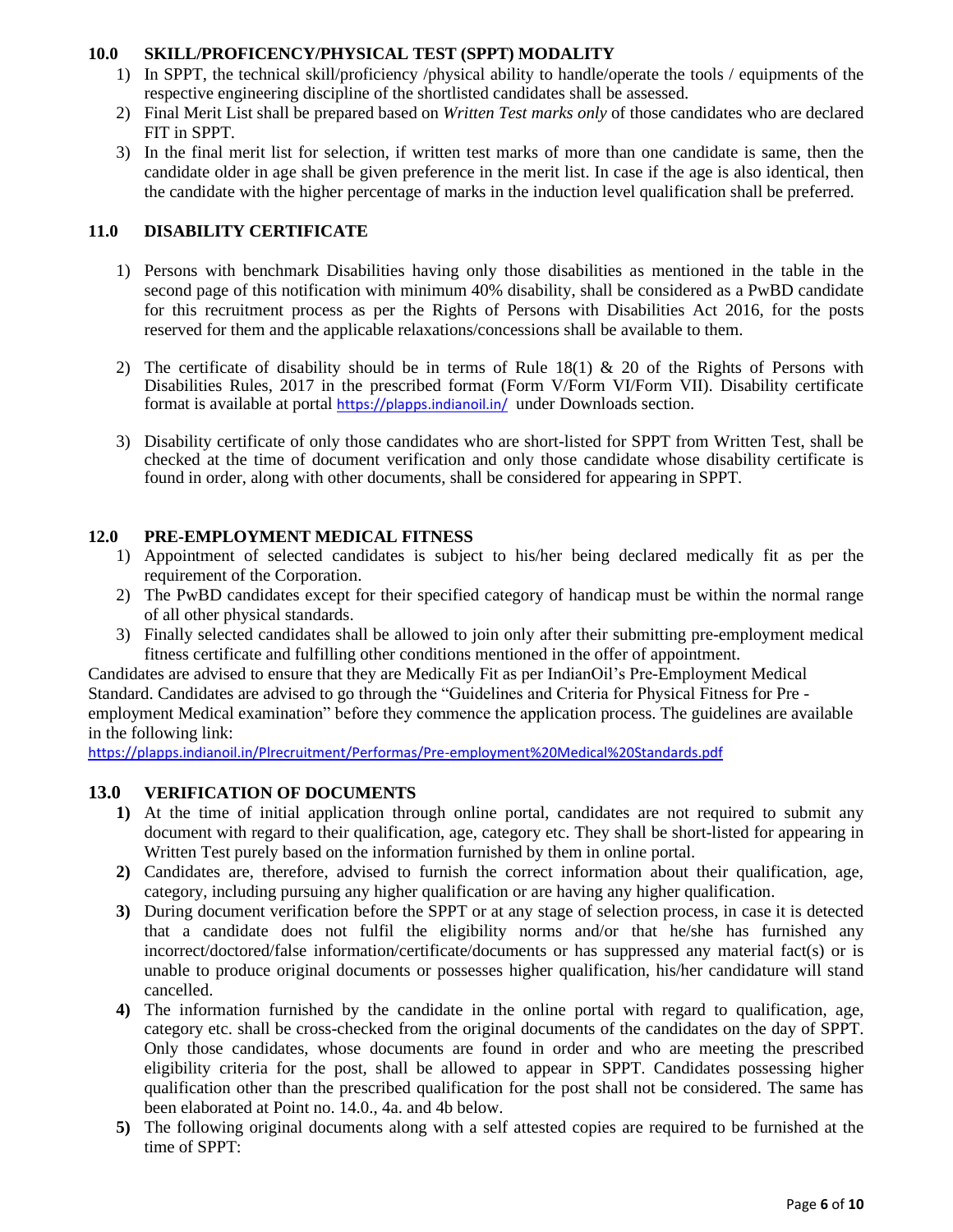- a. 10th pass/Matriculation certificate issued by the concerned education board as proof of date of birth. No other document will be accepted for verification of date of birth.
- b. SC/ST/OBC/Disability/EWS certificates of reserved category candidates in the prescribed format issued by the Competent Authority. OBC non-creamy layer status should be valid as on **24.01.2022** and name of caste should fall in the Central list of OBCs. Formats of Certificate are available in the Detailed Notification as well as in <https://plapps.indianoil.in/>under Downloads section.
- c. For the post of Engineering Assistant: Semester-wise / year-wise mark sheets and Certificate of full-time Diploma in Engineering in respective Discipline.
- d. For the post of Technical Attendant-I : Candidate should produce final ITI marks sheet indicating marks of all semesters/years and Trade Certificate/National Trade Certificate issued by SCVT/NCVT in any of the Trades mentioned above.
- e. Valid discharge Certificate for Ex-servicemen candidates
- f. Any other certificate, if applicable
- **6) Without original documents, candidates shall not be allowed to appear in SPPT.**
- **7) After checking, original documents shall be returned to the candidates on the same day and only the self-attested copies shall be retained by IOCL. Candidate himself shall be responsible for safe custody of original documents.**

### **14.0 GENERAL INSTRUCTIONS:**

- 1) Candidates are advised to carefully read the full advertisement for details of eligibility criteria and selection modalities before submission of application.
- 2) Service is transferable to anywhere in India.
- 3) Selected candidate shall be posted in any of the locations within the Region/Unit as per vacancy, depending on the post applied for by the candidate.
- 4) Candidates possessing higher qualification other than the prescribed qualification for the post shall not be considered for the above notified posts and should not apply as their candidature shall not be considered.
- a. For the post of Engineering Assistant (Electrical)/(Mechanical)/(T&I)/(Operations) in Salary Grade-IV, candidates having qualification of *Graduate and above* Degree in Engineering, Degrees of MCA, MBA or its equivalent 2-year Post-Graduate Diploma in Marketing/Finance/Human Resource/MSW/Personnel Management & Industrial Relations, CA/ICWA, Master's Degree in Journalism/Public Relations & Mass Communication, PhD, M.A.(Hindi), MBBS, LL.B. and any other *Graduate and above* professional qualification which is considered as induction level qualification for Officer's post in Indian Oil Corporation Ltd., need not apply as they have higher qualifications than the prescribed induction level qualifications for the advertised posts.
- b. For the post of Technical Attendant in Salary Grade I, in addition to the higher qualifications mentioned at point no. 14.0, 4(a) above, candidates having qualifications of Diploma in Engineering, *Graduation and above* in any discipline, need not apply as they have higher qualifications than the prescribed induction level qualifications for the advertised posts. However, the aforesaid list of higher qualifications mentioned at 14.0 4a and 4b above is not exhaustive. Management may determine any other qualification as a higher qualification which is/ are not listed at 14.0 4a and 4b above. The decision of the management in this regard shall be final and no further enquiry shall be entertained in this respect.
- 5) Candidates, who are pursuing higher qualification on the date of final submission of online application but have acquired/completed the same subsequently at the time of Skill/Proficiency/Physical Test (SPPT), shall not be eligible for selection and shall not be allowed to appear for SPPT.
- 6) Candidates with induction level qualification acquired through Distance Learning Mode or Part Time Mode or Correspondence mode shall not be considered.
- 7) Ex-servicemen candidates who, in addition to induction level qualification prescribed for the notified post, possess additional/ higher qualification certificate issued by the Armed Forces during service with them, will be considered for appearing in Written Test and further selection process provided they give a declaration to the effect that he/she will not make any claim for availing any benefit on the basis of additional/ higher qualification certificate issued to him by the Armed Forces.
- 8) Candidates, who are short-listed for Written Test, shall have to download their e-Admit Cards for appearing in the Written Test through online portal only on the notified date. Admit Cards shall not be sent by post.
- **9) Candidates meeting the eligibility criteria can apply online from 24.01.2022 to 18.02.2022 till 18:00 hrs only, at IOCL website** <https://plapps.indianoil.in/>**.**
- 10) All the candidates are advised to keep the printout of the online application form for reference for downloading Admit Card from Pipelines Recruitment Portal <https://plapps.indianoil.in/>. The candidate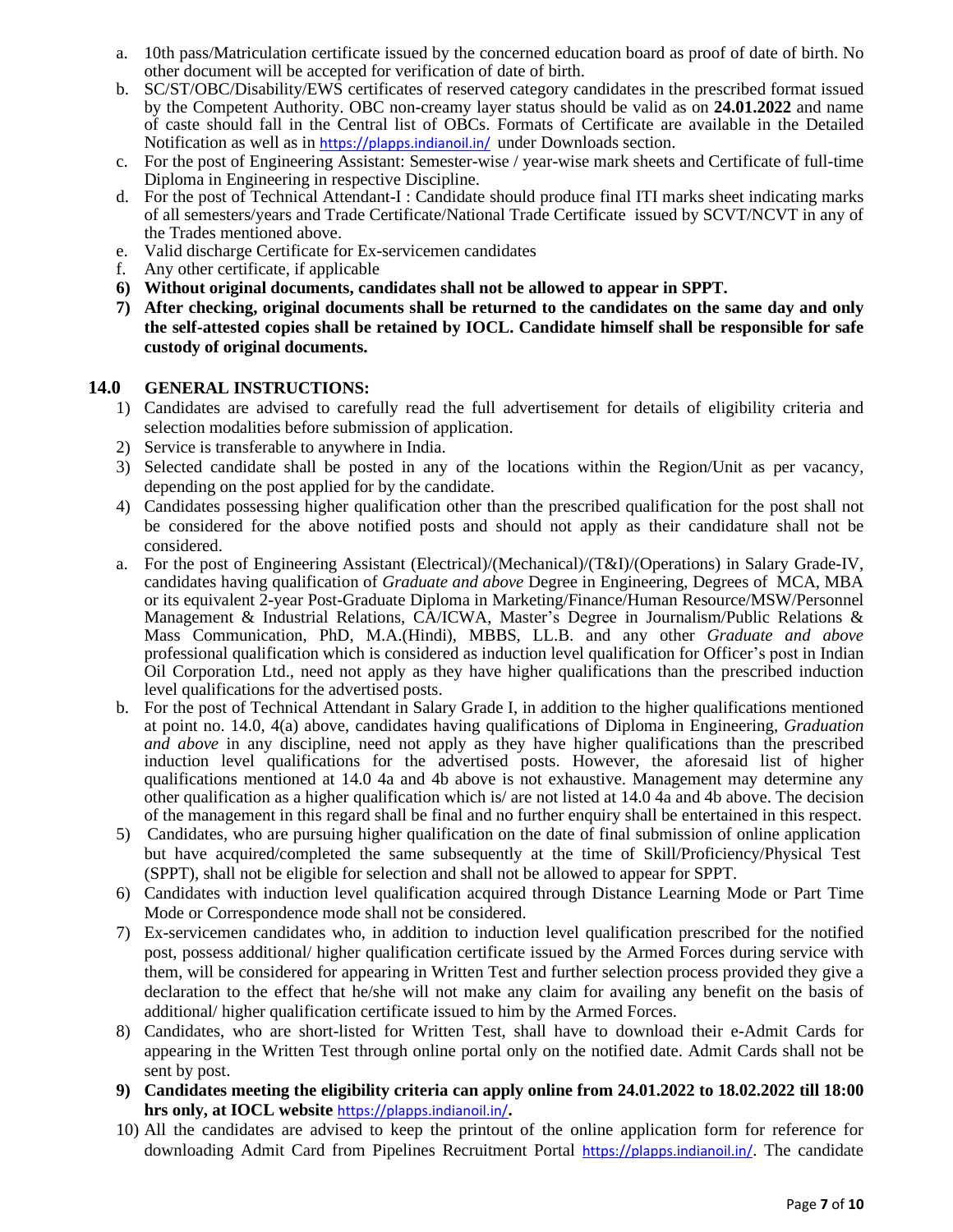shall be required to provide his/her Registration Number, password sent to his email/sms, date of birth along with Captcha details for downloading the Admit Card.

- **11) Candidates will be required to carry a Photo ID Proof for the Written Test and SPPT. The original Photo ID shall be checked and verified during the Tests. A self-attested photocopy of the same shall also be collected along with the admit card after the Written Test and SPPT. Valid Photo ID proof like Aadhar Card, PAN Card, Driving license, Voter ID card, Passport etc. shall be accepted. Candidates without valid Photo ID shall not be allowed to appear for the Written Test or SPPT.**
- **12) Short-listed candidates have to bring all original certificates/testimonials/ mark sheets along with a passport size photograph and self-attested copies of certificates/mark sheets for checking on the date of Skill/Proficency/Physical Test (SPPT). The SPPT may be held on the next day after Written Test.**
- 13) SC/ST/OBC (NCL-non-creamy layer)/PwBD/EWS candidates applying for Unreserved (UR) post shall be considered subject to their fulfilling the standards, qualification criteria as applicable to candidates belonging to General category.
- 14) Candidates registered with Local/ State/Special Employment Exchange (s) and meeting the prescribed eligibility criteria, are required to apply through online portal only, failing which their candidature will not be considered.
- **15) Caste/Tribe/Disability/EWS certificate is to be produced by reserved category candidates in the format prescribed by the Govt. Of India and issued by the Competent Authority at the time of SPPT, if they get shortlisted for it.**
- **16)** For claiming the benefit of OBC category, the candidate should submit a latest OBC certificate in the proforma prescribed by Govt. of India, which would, among others, specifically mention that the candidate does not belong to the persons/sections (creamy layer) as mentioned in column 3 of the schedule to the Department of Personnel & Training, Government of India OM No. 36012/22/93- Estt.(SCT) dated 08.09.1993. Candidates belonging to OBC category but falling in creamy layer are not entitled to OBC reservation benefits. Further, name of OBC caste mentioned in the certificate should fall in the central list of OBCs of the respective State and non-creamy layer status should be valid as on **24.01.2022**.
- 17) For claiming the benefit applicable to Economically Weaker Section Category (EWS), candidates have to produce latest *Income and Asset Certificate* issued by the Competent Authority, in the prescribed format, failing which such candidates would be considered as General Category. The format for EWS Income and Asset Certificate is available under the Downloads section of <https://plapps.indianoil.in/>.
- **18) Candidates can apply for one Post Code ONLY. Further, only one mobile number and one email ID can be used for applying for the post. The same mobile number and email ID cannot be used by any other candidate for filling online application for this notification.**
- 19) Wherever CGPA/OGPA or Letter Grade is awarded in the Diploma/ Degree/ITI examination, its equivalent aggregate percentage of marks must be indicated in the Online Application Form as per the norms adopted by University/ Institute. The supporting document should also be produced at the time of SPPT in case the candidate gets shortlisted for SPPT.
- 20) The candidature of the applicant would be provisional and subject to subsequent verification of certificates/testimonials. In case it is detected at any stage of selection or thereafter, that a candidate does not fulfil the eligibility norms and/or that he/she has furnished any incorrect/doctored/false information/certificate/documents or has suppressed any material fact(s), then the same shall amount to misrepresentation/ fraud and his/her candidature will stand cancelled. If any of these shortcomings is/are detected even after appointment, his /her appointment shall be terminated at any time, as per rules of the Corporation.
- 21) The decision of Management will be final and binding on all candidates on all matters relating to eligibility, acceptance or rejection of the applications, mode of selection, cancellation of the selection process either in part or full, higher qualification etc. No correspondence will be entertained in this regard. Filling up of the vacancies is solely at the discretion of the management based on suitability of candidates and no claim will arise for selection, if some of these vacancies are not filled due to unsuitability / insufficient number of candidates or due to some administrative reasons.
- 22) Incomplete application(s) will not be considered. Applications/Registration which are incomplete or not fulfilling the eligibility criteria shall not be considered "Eligible" and treated as "Rejected".
- 23) Canvassing of any kind shall disqualify the candidate.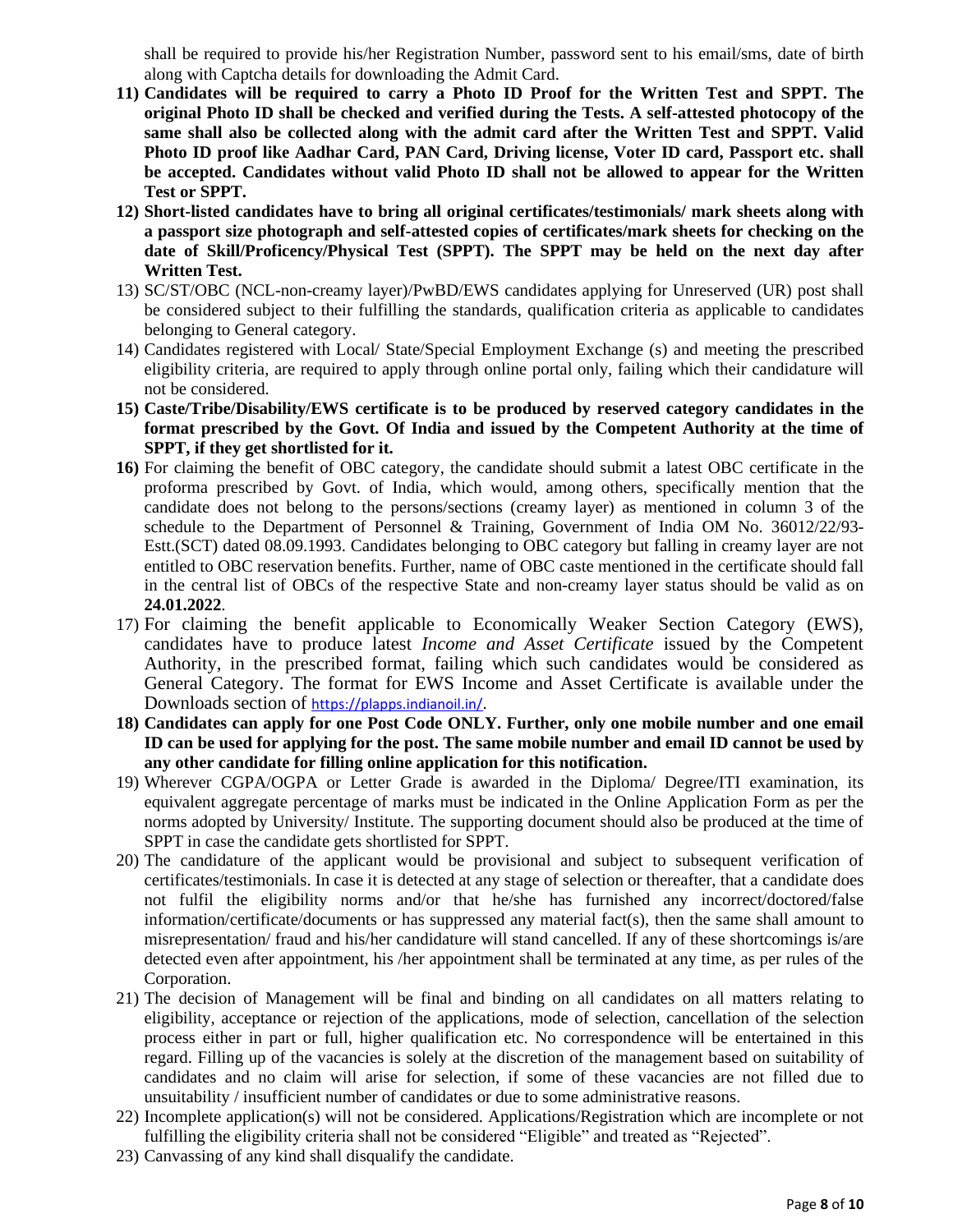- 24) Mere selection in written examination or SPPT or empanelment after the selection process shall not confer any right of appointment to the applicants.
- 25) Candidates employed in Government/Semi government/Public Sector Organization must send their application through proper channel or produce "No Objection Certificate" at the time of appearing in the SPPT. In case the candidate fails to do so, his/her candidature will not be considered.
- 26) The candidates will have the option to appear for Written Test/SPPT either in Hindi or English.
- 27) All disputes would be subject to jurisdiction of following High Court-:
	- a. For Northern Region Pipelines: Chandigarh
	- b. For Eastern Region Pipelines: Kolkata
	- c. For Western Region Pipelines: Ahmedabad
	- d. For Southern Region Pipelines: Chennai
	- e. For South Eastern Region Pipelines: Cuttack

#### **15.0 REQUIREMENT BEFORE FILLING ON-LINE APPLICATION FORM**

- 1) The candidate must have an active email ID and Mobile Number which must be valid for at least next one year.
- 2) The candidate should have scanned copy of colour photograph **(Size: between 20-50 KB in JPG Format)** and signature i**n black ink (Size: between 10-30 KB in JPG Format)** etc. ready before starting to fill in the application.
- 3) The candidate must ascertain the correctness of all information before filling in the Online Application Form and its final submission.
- 4) The candidate shall be wholly/exclusively responsible for the information provided in his/her online application form.
- 5) After successfully applying/registration of Online Application (including payment of fees for General and OBC candidates), the candidate must take a print out of the filled-in online application for future reference.

### **16.0 HOW TO APPLY**

- 1) Candidates meeting the above prescribed eligibility criteria should visit IOCL Pipelines recruitment portal at <https://plapps.indianoil.in/>
- 2) Candidates are advised to follow the procedure mentioned in above recruitment portal. In case of any difficulty with respect to filling online application or making online payment, please refer to FAQ/How to apply options available in the portal.
- **3) The portal for submitting online application will be operative from 24.01.2022 till 1800 hrs of 18.02.2022 only.**
- **4) Paper based applications will NOT be accepted.**
- **5)** Queries, if any, may be addressed to the following e-mail

| Region       | e-mail                        |
|--------------|-------------------------------|
| ERPL         | erplrecruitment@indianoil.in  |
| NRPL         | nrplrecruitment@indianoil.in  |
| <b>SERPL</b> | serplrecruitment@indianoil.in |
| SRPL         | srplrecruitment@indianoil.in  |
| WRPL.        | wrplrecruitment@indianoil.in  |

Applicants may kindly note that only such queries which are relevant to this advertisement and have not been addressed in the above advertisement shall be replied to.

# **17.0 IMPORTANT DATES**

| Date of opening of online application and publishing of detailed    | 24.01.2022                          |  |  |  |
|---------------------------------------------------------------------|-------------------------------------|--|--|--|
| website notification on IOCL Website                                |                                     |  |  |  |
| Last date of submission of online application (including payment of | 18.02.2022 till 18:00 hrs.          |  |  |  |
| application fee of Rs. 100/- for General and OBC candidates)        |                                     |  |  |  |
| Tentative date of downloading online admit card                     | From 14.03.2022 - till 08:00 hrs of |  |  |  |
|                                                                     | 27.03.2022                          |  |  |  |
| Tentative date of Written Test for all disciplines                  | 27.03.2022 (SUNDAY)                 |  |  |  |
|                                                                     |                                     |  |  |  |
| Tentative dates for SPPT for all disciplines                        | By 01.04.2022                       |  |  |  |
|                                                                     |                                     |  |  |  |